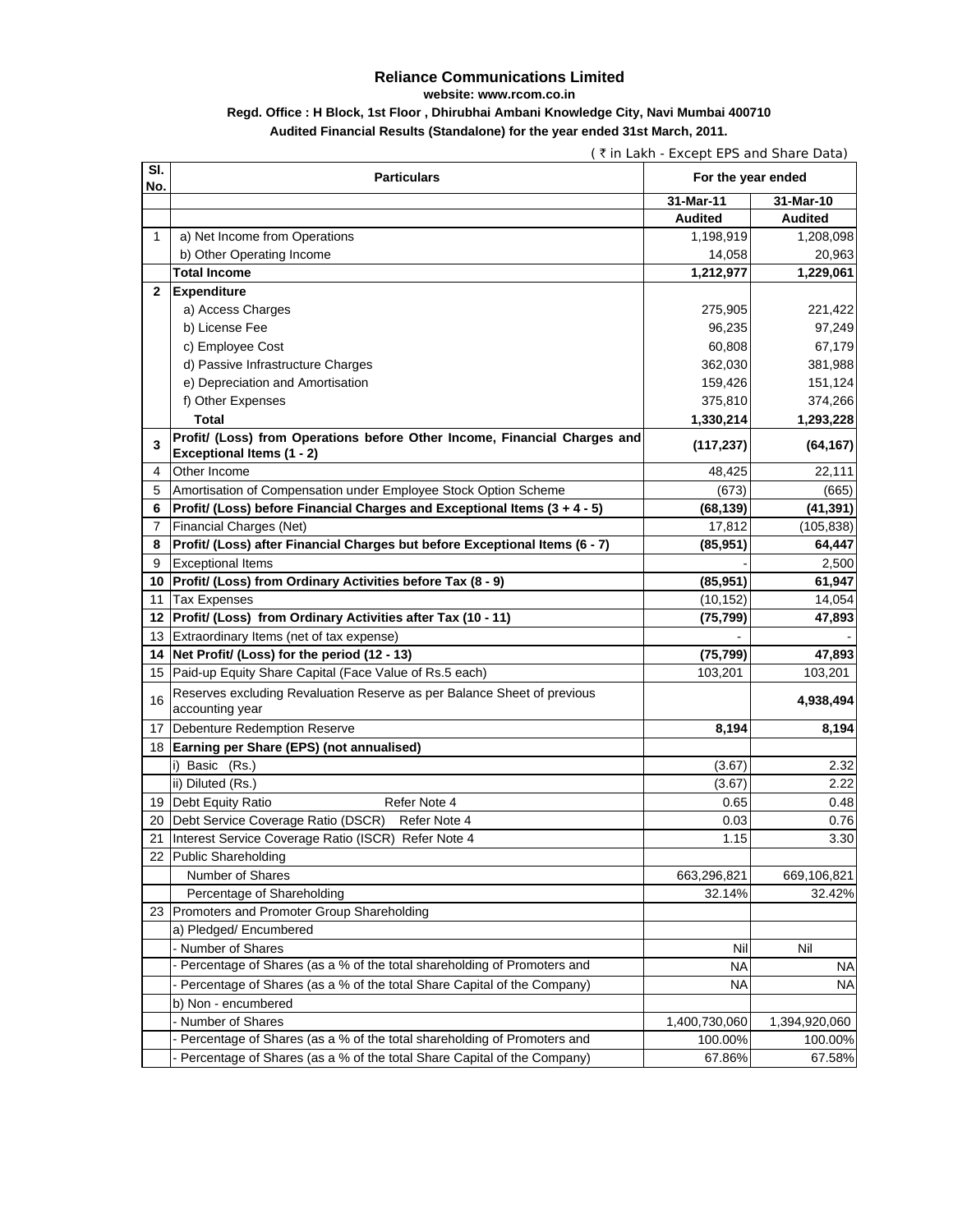## **Segment wise Revenue, Results and Capital Employed**

| SI.<br>No. | <b>Particulars</b>                                                    | For the year ended |                |
|------------|-----------------------------------------------------------------------|--------------------|----------------|
|            |                                                                       | 31-Mar-11          | 31-Mar-10      |
|            |                                                                       | <b>Audited</b>     | <b>Audited</b> |
|            | 24 Segment Revenue                                                    |                    |                |
|            | a) Wireless                                                           | 954,818            | 986,945        |
|            | b) Global                                                             | 450,977            | 414,057        |
|            | c) Broadband                                                          | 165,233            | 171,037        |
|            | d) Others/ Unallocated                                                | 28,484             | 2,741          |
|            | <b>Total</b>                                                          | 1,599,512          | 1,574,780      |
|            | Less: Inter segment revenue                                           | 338,110            | (323, 608)     |
|            | <b>Net Income from Operations</b>                                     | 1,261,402          | 1,251,172      |
|            |                                                                       |                    |                |
|            | 25 Segment Results                                                    |                    |                |
|            | Profit/ (Loss) before Tax and Financial Charges from each segment     |                    |                |
|            | a) Wireless                                                           | (33, 403)          | 5,586          |
|            | b) Global                                                             | (1, 132)           | 8,605          |
|            | c) Broadband                                                          | 14,964             | 9,775          |
|            | d) Others/ Unallocated                                                | (49, 241)          | (66, 022)      |
|            | <b>Total</b>                                                          | (68, 812)          | (42, 056)      |
|            | Less: Financial Charges (Net)                                         | 17,812             | (105, 838)     |
|            | Less: Exceptional Items                                               | L.                 | 1,835          |
|            | Less: Amortisation of Compensation under Employee Stock Option Scheme | (673)              |                |
|            | Add: Exceptional Items - Financial charges                            |                    |                |
|            | <b>Total Profit/ (Loss) before Tax</b>                                | (85, 951)          | 61,947         |
| 26         | <b>Capital Employed</b>                                               |                    |                |
|            | (Segment assets - Segment liabilities)                                |                    |                |
|            | a) Wireless                                                           | 3,357,181          | 2,787,238      |
|            | b) Global                                                             | 81,594             | 169,314        |
|            | c) Broadband                                                          | 217,559            | 301,410        |
|            | d) Others/ Unallocated                                                | 4,303,386          | 4,239,755      |
|            | <b>Total</b>                                                          | 7,959,720          | 7,497,717      |